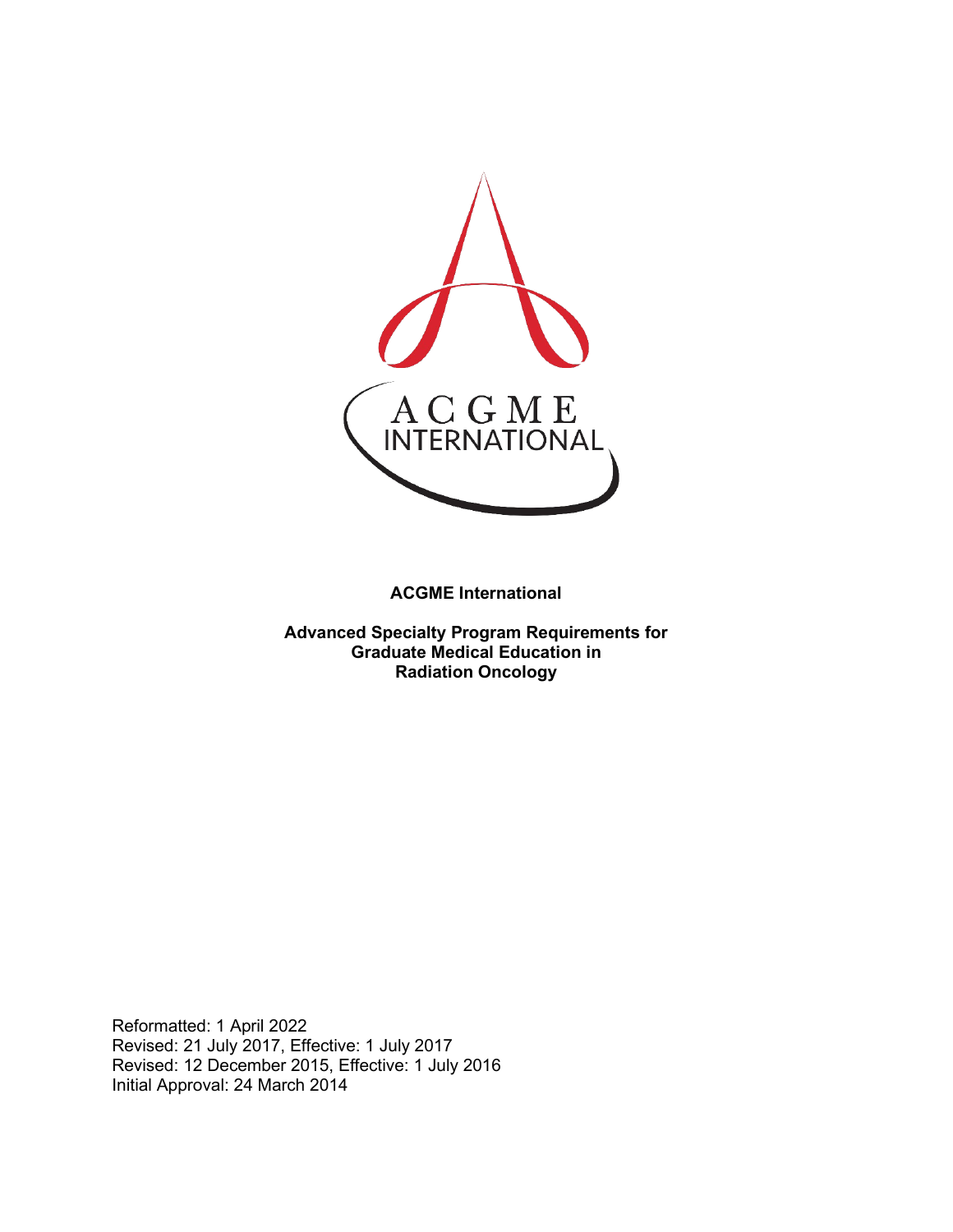### **ACGME International Specialty Program Requirements for Graduate Medical Education in Radiation Oncology**

#### **Int. Introduction**

*Background and Intent: Programs must achieve and maintain Foundational Accreditation according to the ACGME-I Foundational Requirements prior to receiving Advanced Specialty Accreditation. The Advanced Specialty Requirements noted below complement the ACGME-I Foundational Requirements. For each section, the Advanced Specialty Requirements should be considered together with the Foundational Requirements.*

# **Int. I. Definition and Scope of the Specialty**

Radiation oncology is a medical specialty concerned with the causes, prevention, treatment, and follow-up of cancer and certain non-neoplastic conditions utilizing ionizing radiation.

#### **Int. II. Duration of Education**

- Int. II.A. The educational program in radiation oncology must be 48 or 60 months in length.
- Int. II.A.1. The program may include an additional 12 months of education in the fundamental clinical skills of medicine.

#### **I. Institution**

#### **I.A. Sponsoring Institution**

I.A.1. **At the primary clinical site there should be ACGME-I-accredited** residencies in internal medicine, obstetrics and gynecology, pediatrics, and surgery.

#### **I.B. Participating Sites**

- I.B.1. The majority of the educational experience should take place at the primary clinical site.
- I.B.2. When multiple participating sites are used, a Program Letter of Agreement (PLA) should specify:
- I.B.2.a) how continuity of the educational experience is ensured; and,
- I.B.2.b) the number and types of patients and procedures available to residents.

# **II. Program Personnel and Resources**

#### **II.A. Program Director**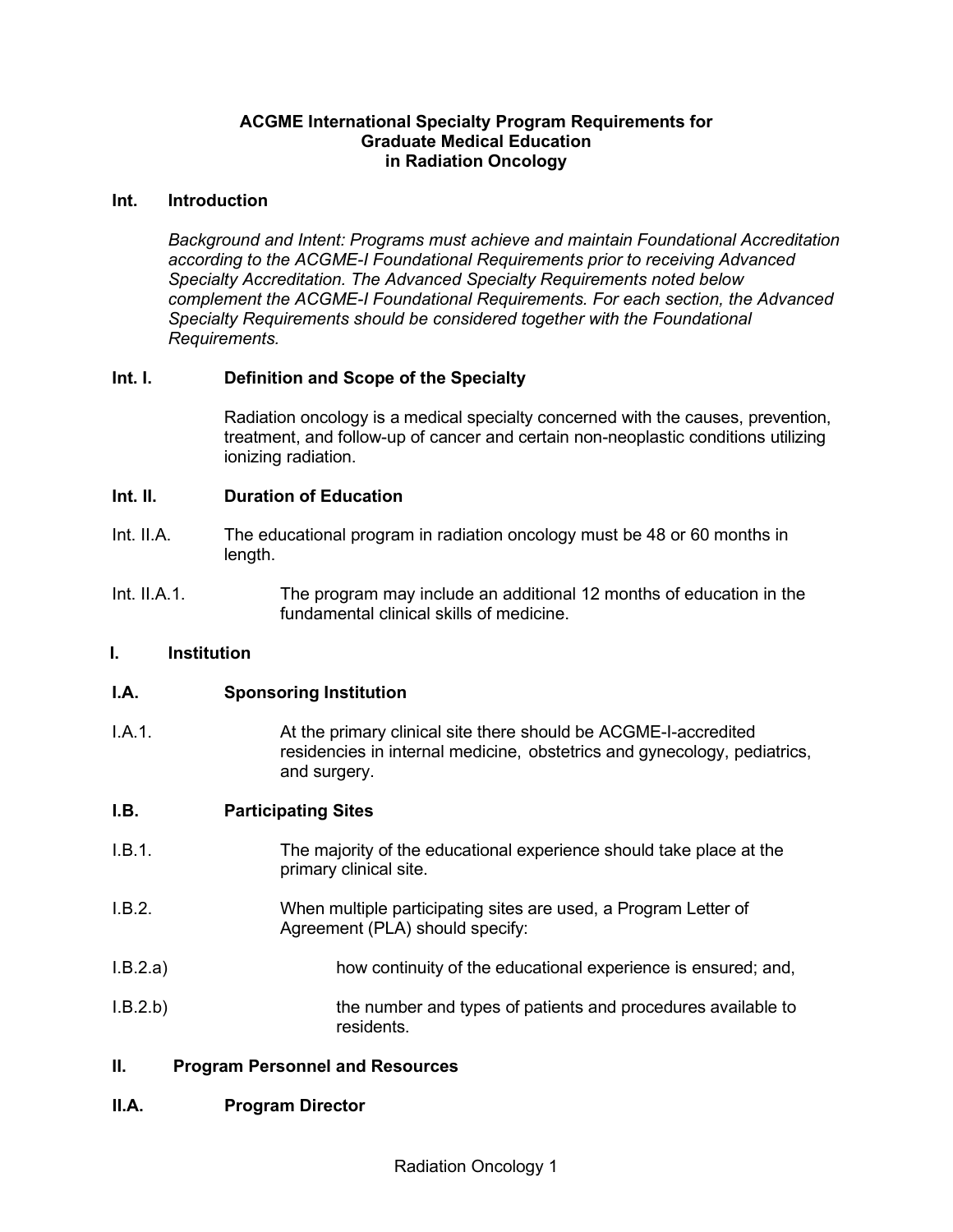|           | See International Foundational Requirements, Section II.A.                                                                                                                                                                                          |
|-----------|-----------------------------------------------------------------------------------------------------------------------------------------------------------------------------------------------------------------------------------------------------|
| II.B.     | <b>Faculty</b>                                                                                                                                                                                                                                      |
| II.B.1.   | The program must provide, at the primary clinical site, at least four full-<br>time-equivalent (FTE) faculty radiation oncologists who devote their<br>professional time to the program for teaching clinical radiation oncology.                   |
| II.B.2.   | The faculty must include at least one full-time radiation biologist or cancer<br>biologist (PhD-level or equivalent) to contribute to a scholarly environment<br>of research and to participate in the teaching of radiation and cancer<br>biology. |
| II.B.2.a) | The radiation biologist or cancer biologist must be based at the<br>primary clinical site or at a participating site.                                                                                                                               |
| II.B.3.   | The faculty must include at least one full-time faculty medical physicist<br>(PhD-level or equivalent) to contribute to a scholarly environment of<br>research and to participate in the teaching of radiation physics.                             |
| II.B.3.a) | The medical physicist must be based at the primary clinical site or<br>at a participating site.                                                                                                                                                     |
| II.B.4.   | The members of the faculty must ensure that each resident personally<br>performs technical procedures, including treatment set-ups, as well as<br>intra-cavitary and interstitial placement of radiation sources.                                   |
| II.C.     | <b>Other Program Personnel</b>                                                                                                                                                                                                                      |
|           | See International Foundational Requirements, Section II.C.                                                                                                                                                                                          |
| II.D.     | <b>Resources</b>                                                                                                                                                                                                                                    |
| II.D.1.   | At the primary clinical site there must be:                                                                                                                                                                                                         |
| II.D.1.a) | two or more megavoltage machines;                                                                                                                                                                                                                   |
| II.D.1.b  | a machine with a broad range of electron beam capabilities;                                                                                                                                                                                         |
| II.D.1.c  | computed tomography (CT) simulation capability;                                                                                                                                                                                                     |
| II.D.1.d  | three-dimensional conformal computerized treatment and<br>planning, including intensity-modulated radiation therapy (IMRT);                                                                                                                         |
| II.D.1.e  | a system for the construction of treatment aids; and,                                                                                                                                                                                               |
| II.D.1.f  | equipment to perform interstitial and intra-cavitary brachytherapy<br>and radiosurgery.                                                                                                                                                             |
| II.D.2.   | The program must have adequate space and equipment to educate<br>residents in state-of-the-art radiation oncology.                                                                                                                                  |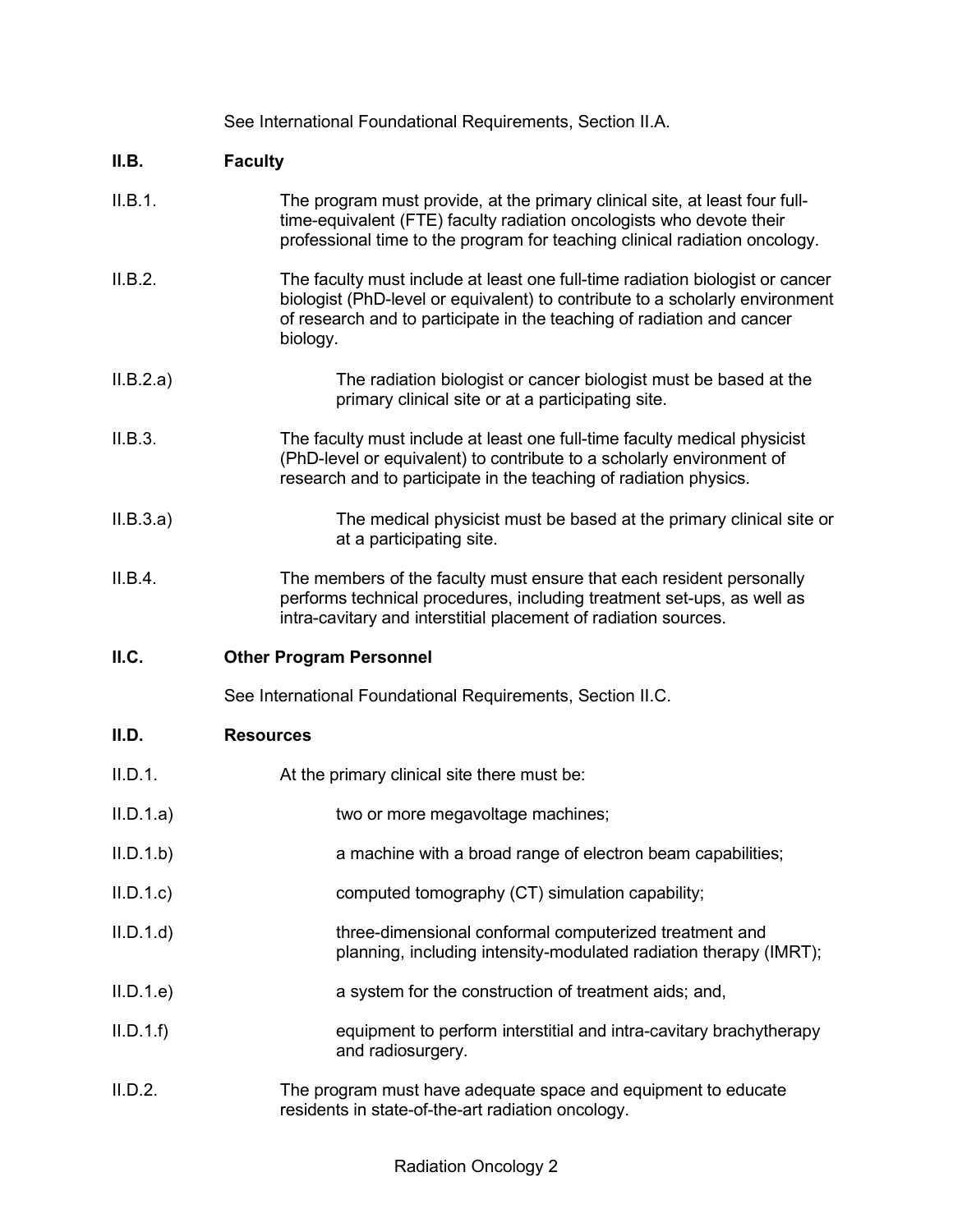| II.D.3. | Adequate medical services must be available in the specialties of medical<br>oncology, surgical oncology and its subspecialties, gynecologic oncology,<br>and pediatric oncology. |
|---------|-----------------------------------------------------------------------------------------------------------------------------------------------------------------------------------|
| ILD.4.  | There must be access to current imaging techniques, nuclear medicine,<br>pathology, a clinical laboratory, and a tumor registry.                                                  |

II.D.5. In the primary clinical site and in participating sites, at least 600 patients must receive external beam irradiation yearly, including stereotactic radiosurgery procedures.

# **III. Resident Appointment**

# **III.A. Eligibility Criteria**

| III.A.1.      | Residents must have successfully completed 12 months of a broad-based<br>clinical program (PGY-1) that is:                                                                                                                                                                                      |
|---------------|-------------------------------------------------------------------------------------------------------------------------------------------------------------------------------------------------------------------------------------------------------------------------------------------------|
| III.A.1.a)    | accredited by the ACGME International (ACGME-I), the ACGME,<br>or the Royal College of Physicians and Surgeons of Canada in<br>preliminary general surgery, preliminary internal medicine, or the<br>transitional year; or,                                                                     |
| III.A.1.b)    | at the discretion of the Review Committee-International, a program<br>for which a governmental or regulatory body is responsible for<br>maintenance of a curriculum providing clinical and didactic<br>experiences to develop competence in the fundamental clinical<br>skills of medicine; or, |
| III.A.1.b)(1) | A categorical residency that accepts candidates from these<br>programs must complete an evaluation of each resident's<br>fundamental clinical skills within six weeks of matriculation,<br>and must provide remediation to residents as needed.                                                 |
| III.A.1.c)    | integrated into the residency where the program director must<br>oversee and ensure the quality of didactic and clinical education.                                                                                                                                                             |
| III.A.2.      | The PGY-1 must be completed in a structured program in which residents<br>are educated in high-quality medical care based on scientific knowledge,<br>evidence-based medicine, and sound teaching by qualified educators.                                                                       |
| III.A.3.      | With appropriate supervision, PGY-1 residents must have first-contact<br>responsibility for evaluation and management for all types and acuity<br>levels of patients.                                                                                                                           |
| III.A.4.      | PGY-1 residents must have responsibility for decision-making and direct<br>patient care in all settings, to include the writing of orders, progress notes,<br>and relevant records.                                                                                                             |
|               |                                                                                                                                                                                                                                                                                                 |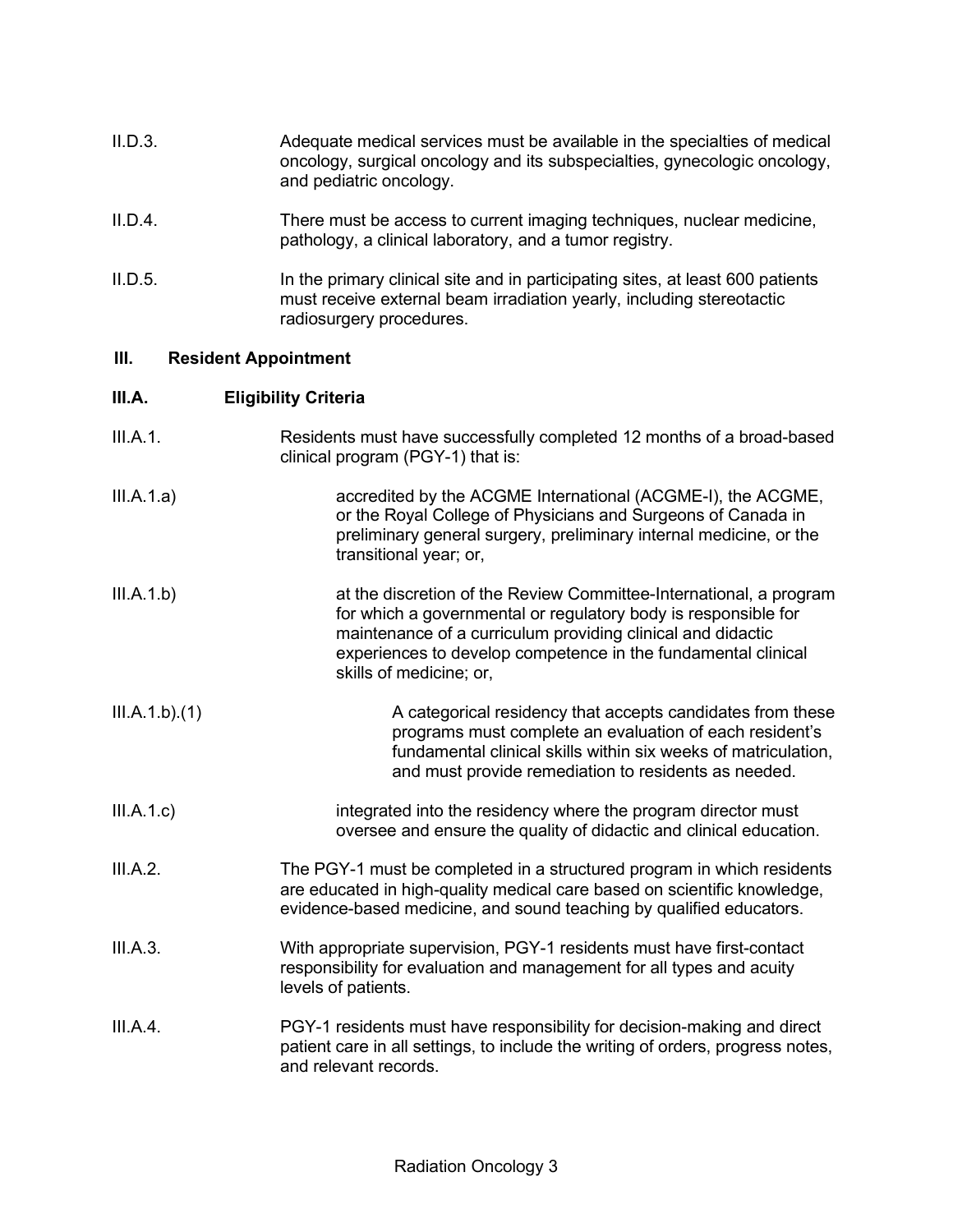- III.A.5. Residents must develop competency in the following fundamental clinical skills during the PGY-1:
- III.A.5.a) obtaining a comprehensive medical history;
- III.A.5.b) performing a comprehensive physical examination;
- III.A.5.c) assessing a patient's medical condition;
- III.A.5.d) making appropriate use of diagnostic studies and tests;
- III.A.5.e) integrating information to develop a differential diagnosis; and,
- III.A.5.f) developing, implementing, and evaluating a treatment plan.

# **III.B. Number of Residents**

III.B.1. There must be at least one resident in each year of the educational program.

# **III.C. Resident Transfers**

See International Foundational Requirements, Section III.C.

# **III.D. Appointment of Fellows and Other Learners**

See International Foundational Requirements, Section III.D.

# **IV. Specialty-Specific Educational Program**

| IV.A. | <b>ACGME-I Competencies</b> |
|-------|-----------------------------|
|-------|-----------------------------|

- IV.A.1. The program must integrate the following ACGME-I Competencies into the curriculum.
- IV.A.1.a) Professionalism
- IV.A.1.a).(1) Residents must demonstrate a commitment to professionalism and an adherence to ethical principles. Residents must demonstrate:
- IV.A.1.a).(1).(a) compassion, integrity, and respect for others; IV.A.1.a).(1).(b) responsiveness to patient needs that supersedes
- IV.A.1.a).(1).(c) respect for patient privacy and autonomy;

self-interest;

IV.A.1.a).(1).(d) accountability to patients, society, and the profession; and,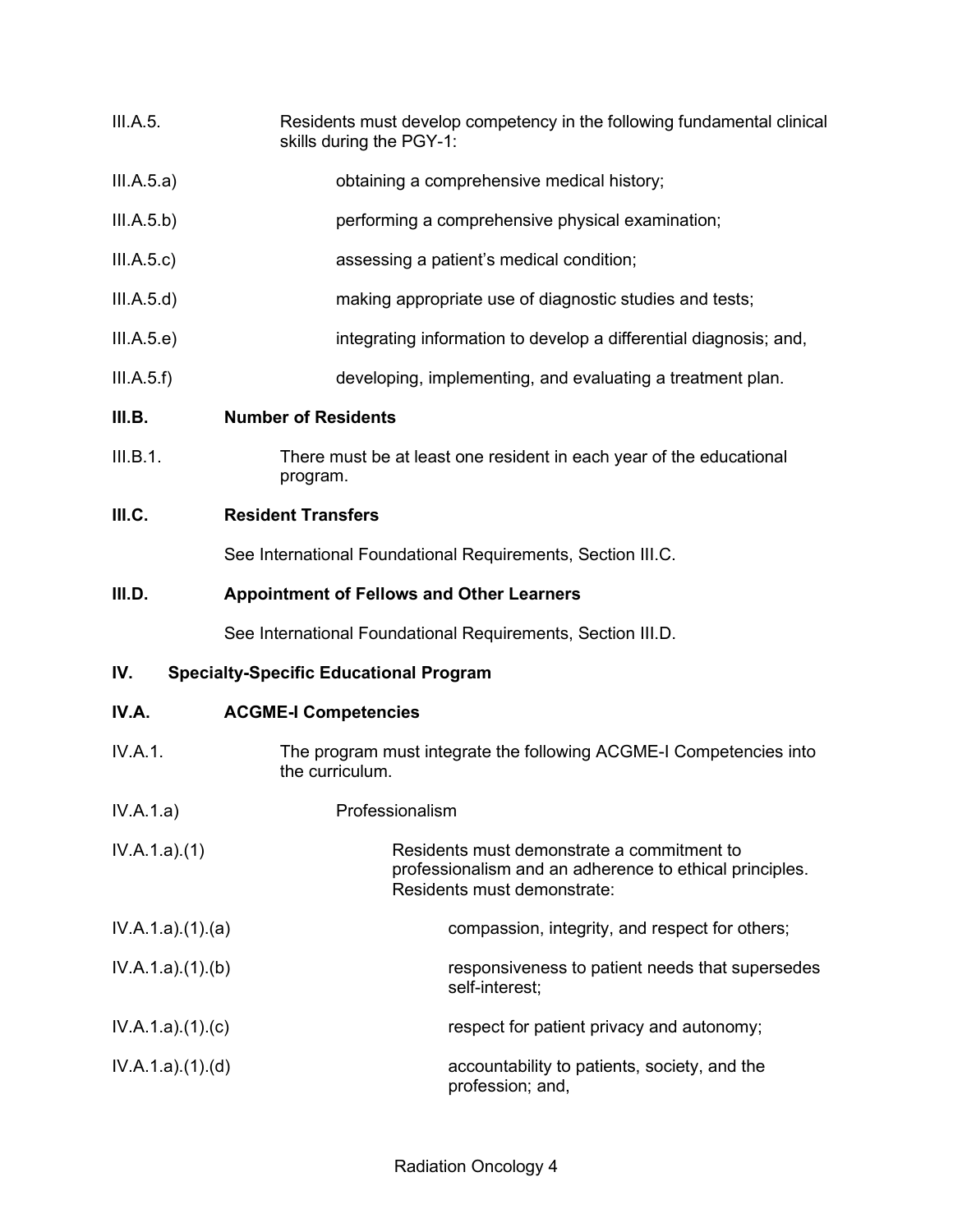| IV.A.1.a)(1)(e)           | sensitivity and responsiveness to a diverse patient<br>population, including to diversity in gender, age,<br>culture, race, religion, disabilities, and sexual<br>orientation.                                                                            |
|---------------------------|-----------------------------------------------------------------------------------------------------------------------------------------------------------------------------------------------------------------------------------------------------------|
| IV.A.1.b)                 | <b>Patient Care and Procedural Skills</b>                                                                                                                                                                                                                 |
| IV.A.1.b)(1)              | Residents must provide patient care that is compassionate,<br>appropriate, and effective for the treatment of health<br>problems and the promotion of health. Residents must<br>demonstrate competence in:                                                |
| IV.A.1.b)(1)(a)           | the causes, prevention, and treatment of cancer<br>and certain non-neoplastic conditions utilizing<br>ionizing radiation, including:                                                                                                                      |
| IV.A.1.b)(1).(a)(i)       | external beam irradiation;                                                                                                                                                                                                                                |
| IV.A.1.b)(1)(a)(ii)       | interstitial implants;                                                                                                                                                                                                                                    |
| IV.A.1.b)(1)(a)(iii)      | intra-cavitary implants;                                                                                                                                                                                                                                  |
| IV.A.1.b) (1) (a) (iv)    | radioimmunotherapy;                                                                                                                                                                                                                                       |
| IV.A.1.b)(1)(a)(v)        | stereotactic radiosurgery; and,                                                                                                                                                                                                                           |
| IV.A.1.b) (1) (a) (vi)    | treatment of benign diseases.                                                                                                                                                                                                                             |
| IV.A.1.b)(1)(b)           | safe handling of unsealed sources;                                                                                                                                                                                                                        |
| IV.A.1.b)(1)(c)           | quality control procedures for instruments used to<br>determine the activity of radiopharmaceuticals for<br>human administration; and,                                                                                                                    |
| IV.A.1.b)(1)(d)           | procedures used to perform checks for proper<br>operation of survey meters.                                                                                                                                                                               |
| IV.A.1.c)                 | <b>Medical Knowledge</b>                                                                                                                                                                                                                                  |
| $IV.A.1.c.$ (1)           | Residents must demonstrate knowledge of established<br>and evolving biomedical clinical, epidemiological, and<br>social-behavioral sciences, as well as the application of<br>this knowledge to patient care. Residents must<br>demonstrate knowledge of: |
| $IV.A.1.c$ . $(1).$ $(a)$ | the basic sciences essential to radiation oncology,<br>including medical physics and radiation and cancer<br>biology;                                                                                                                                     |
| $IV.A.1.c$ . $(1).$ (b)   | radiation safety procedures and calibration of<br>radiation therapy machines;                                                                                                                                                                             |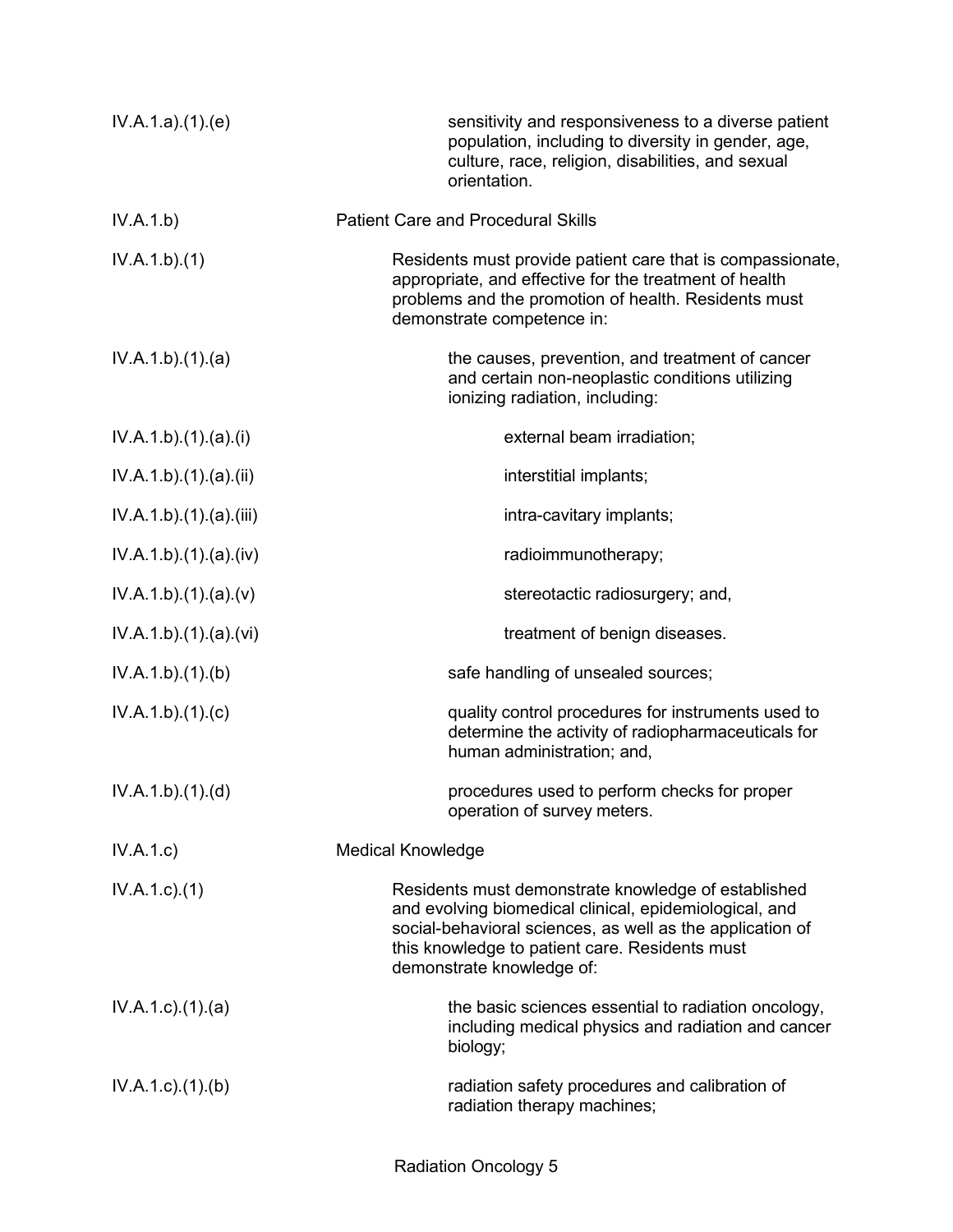| $IV.A.1.c$ ). $(1).$ (c)  | the use of state-of-the-art treatment planning<br>systems;                                                                                                                                                                                                                                                                                              |
|---------------------------|---------------------------------------------------------------------------------------------------------------------------------------------------------------------------------------------------------------------------------------------------------------------------------------------------------------------------------------------------------|
| $IV.A.1.c$ . $(1).$ $(d)$ | the construction of treatment aids;                                                                                                                                                                                                                                                                                                                     |
| IV.A.1.c.1(1).(e)         | classical and molecular effects of ionizing radiation,<br>radiation effects on normal and neoplastic tissues,<br>and the fundamental biology of the causes,<br>prevention, and treatment of cancer;                                                                                                                                                     |
| $IV.A.1.c$ ). $(1).(f)$   | the value and limitations of other oncologic<br>disciplines, such as medical oncology (both adult<br>and pediatric) and surgical oncology, as well as the<br>various surgical specialties, all of which play a role<br>in the management of the patient;                                                                                                |
| $IV.A.1.c.$ (1).(g)       | clinical radiation oncology, including the indications<br>for irradiation and special therapeutic<br>considerations unique to each site and stage of<br>disease;                                                                                                                                                                                        |
| $IV.A.1.c$ . $(1).(h)$    | the problems of recurrent and disseminated tumors<br>and of late after-effects and complications of<br>radiation therapy; and,                                                                                                                                                                                                                          |
| $IV.A.1.c$ . $(1).$       | medical statistics.                                                                                                                                                                                                                                                                                                                                     |
| IV.A.1.d)                 | Practice-based Learning and Improvement                                                                                                                                                                                                                                                                                                                 |
| IV.A.1.d)(1)              | Residents must demonstrate the ability to investigate and<br>evaluate their care of patients, to appraise and assimilate<br>scientific evidence, and to continuously improve patient<br>care based on constant self-evaluation and lifelong<br>learning. Residents are expected to develop skills and<br>habits to be able to meet the following goals: |
| IV.A.1.d.(1).(a)          | identify and perform appropriate learning activities;                                                                                                                                                                                                                                                                                                   |
| IV.A.1.d.(1)(b)           | identify strengths, deficiencies, and limits in one's<br>knowledge and expertise;                                                                                                                                                                                                                                                                       |
| IV.A.1.d)(1)(c)           | incorporate formative evaluation feedback into daily<br>practice;                                                                                                                                                                                                                                                                                       |
| IV.A.1.d.(1).(d)          | locate, appraise, and assimilate evidence from<br>scientific studies related to their patients' health<br>problems;                                                                                                                                                                                                                                     |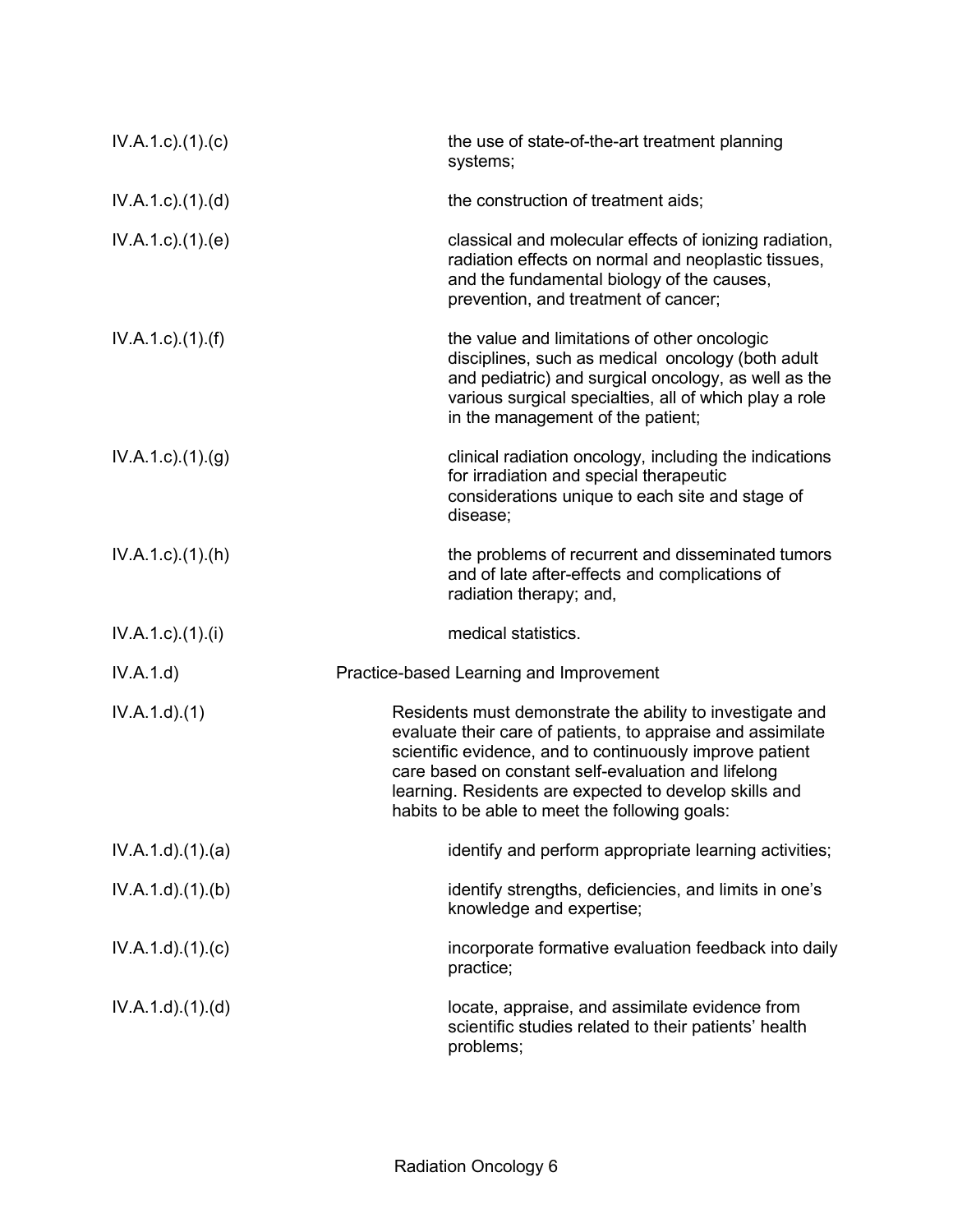| IV.A.1.d.(1)(e)        | participate in the education of patients, patients'<br>families, students, other residents, and other health<br>professionals;                                                                                                                         |
|------------------------|--------------------------------------------------------------------------------------------------------------------------------------------------------------------------------------------------------------------------------------------------------|
| $IV.A.1.d$ . $(1).(f)$ | set learning and improvement goals;                                                                                                                                                                                                                    |
| IV.A.1.d.(1)(g)        | systematically analyze practice using quality<br>improvement methods, and implement changes<br>with the goal of practice improvement; and,                                                                                                             |
| $IV.A.1.d$ . $(1).(h)$ | use information technology to optimize learning.                                                                                                                                                                                                       |
| IV.A.1.e)              | Interpersonal and Communication Skills                                                                                                                                                                                                                 |
| IV.A.1.e. (1)          | Residents must demonstrate interpersonal and<br>communication skills that result in the effective exchange<br>of information and collaboration with patients, their<br>families, and health professionals. Residents must:                             |
| IV.A.1.e. (1). (a)     | communicate effectively with patients, patients'<br>families, and the public, as appropriate, across a<br>broad range of socioeconomic and cultural<br>backgrounds;                                                                                    |
| IV.A.1.e. (1)(b)       | communicate effectively with physicians, other<br>health professionals, and health-related agencies;                                                                                                                                                   |
| IV.A.1.e. (1). (c)     | work effectively as a member or leader of a health<br>care team or other professional group;                                                                                                                                                           |
| IV.A.1.e. (1). (d)     | act in a consultative role to other physicians and<br>health professionals; and,                                                                                                                                                                       |
| IV.A.1.e. (1)(e)       | maintain comprehensive, timely, and legible<br>medical records, if applicable.                                                                                                                                                                         |
| IV.A.1.f)              | <b>Systems-based Practice</b>                                                                                                                                                                                                                          |
| IV.A.1.f)(1)           | Residents must demonstrate an awareness of and<br>responsiveness to the larger context and system of health<br>care, as well as the ability to call effectively on other<br>resources in the system to provide optimal health care.<br>Residents must: |
| IV.A.1.f)(1)(a)        | work effectively in various health care delivery<br>settings and systems relevant to their clinical<br>specialty;                                                                                                                                      |
| IV.A.1.f)(1)(b)        | coordinate patient care within the health care<br>system relevant to their clinical specialty;                                                                                                                                                         |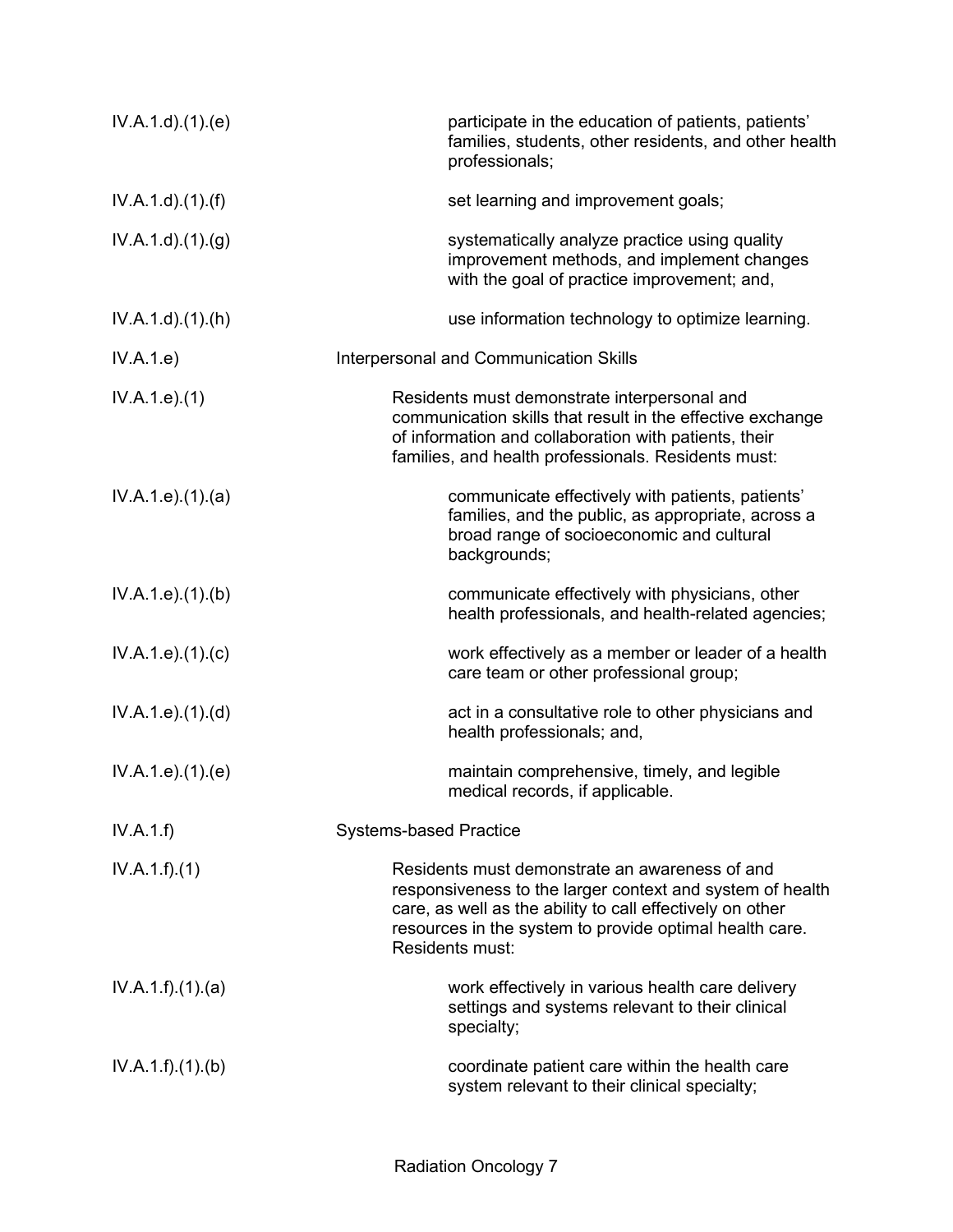| IV.A.1.f)(1)(c) | incorporate considerations of cost awareness and<br>risk-benefit analysis in patient and/or population-<br>based care as appropriate;                                                                                                                                                  |
|-----------------|----------------------------------------------------------------------------------------------------------------------------------------------------------------------------------------------------------------------------------------------------------------------------------------|
| IV.A.1.f)(1)(d) | advocate for quality patient care and optimal patient<br>care systems;                                                                                                                                                                                                                 |
| IV.A.1.f)(1)(e) | work in interprofessional teams to enhance patient<br>safety and improve patient care quality; and,                                                                                                                                                                                    |
| IV.A.1.f)(1)(f) | participate in identifying system errors and<br>implementing potential systems solutions.                                                                                                                                                                                              |
| IV.B.           | <b>Regularly Scheduled Educational Activities</b>                                                                                                                                                                                                                                      |
| IV.B.1.         | If it includes an integrated PGY-1, the educational program must contain<br>regularly scheduled didactic sessions that enhance and correspond to the<br>residents' fundamental clinical skills education.                                                                              |
| IV.B.2.         | Scheduled didactic sessions must include:                                                                                                                                                                                                                                              |
| IV.B.2.a)       | intradepartmental clinical oncology conferences, including new<br>patient conferences, weekly chart reviews, problem case<br>conferences, continuous quality improvement, morbidity and<br>mortality, physics, dosimetry, radiation and cancer biology, and<br>journal review;         |
| IV.B.2.b)       | basic sciences essential to radiation oncology, including medical<br>physics and radiation and cancer biology;                                                                                                                                                                         |
| IV.B.2.b)(1)    | The radiation and cancer biology curriculum must include<br>instruction in classical and molecular effects of ionizing<br>radiation, radiation effects on normal and neoplastic<br>tissues, and the fundamental biology of the causes,<br>prevention, and treatment of cancer.         |
| IV.B.2.c)       | practical demonstrations of radiation safety procedures, calibration<br>of radiation therapy machines, use of state-of-the-art treatment<br>planning systems, construction of treatment aids, and safe<br>handling of sealed and unsealed radionuclides;                               |
| $IV.B.2.c.$ (1) | The curriculum in safe handling of unsealed sources<br>should address quality control procedures for instruments<br>used to determine the activity of radiopharmaceuticals for<br>human administration and procedures used to perform<br>checks for proper operation of survey meters. |
| IV.B.2.d)       | medical statistics;                                                                                                                                                                                                                                                                    |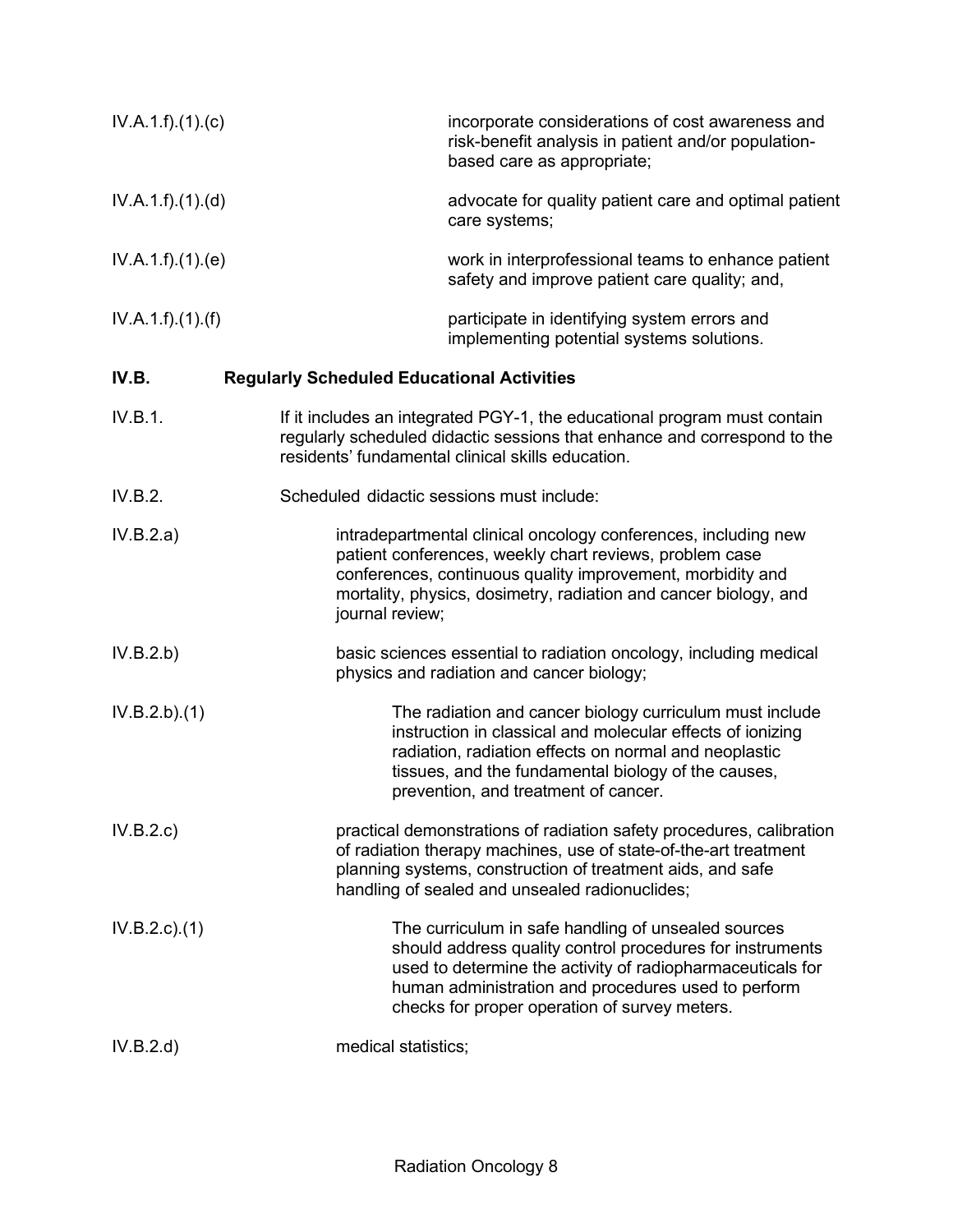| IV.B.2.e)     | the potential value and limitations of other oncologic disciplines,<br>such as medical oncology (both adult and pediatric) and surgical<br>oncology, as well as the various surgical specialties, all of which<br>play a role in management of the patient;                                                                                                                                                                                                                                                                                                  |
|---------------|--------------------------------------------------------------------------------------------------------------------------------------------------------------------------------------------------------------------------------------------------------------------------------------------------------------------------------------------------------------------------------------------------------------------------------------------------------------------------------------------------------------------------------------------------------------|
| IV.B.2.e).(1) | This may be accomplished by attendance at<br>multidisciplinary and departmental conferences or by<br>clinical rotations.                                                                                                                                                                                                                                                                                                                                                                                                                                     |
| IV.B.2.f)     | standard radiation techniques, as well as the use of treatment aids<br>and treatment planning, to optimize the distribution of the radiation<br>dose;                                                                                                                                                                                                                                                                                                                                                                                                        |
| IV.B.2.g)     | principles of normal tissue tolerance to radiation and tumor dose<br>response;                                                                                                                                                                                                                                                                                                                                                                                                                                                                               |
| IV.B.2.h      | use of external beam modalities, including megavoltage<br>irradiation, electron beam, simulation using conventional and CT<br>simulators to localize anatomy, and computerized treatment<br>planning; and,                                                                                                                                                                                                                                                                                                                                                   |
| IV.B.2.i)     | physics, radiation and cancer biology, and clinical applicability of<br>the following areas: radiosurgery; intra-operative radiation therapy;<br>three-dimensional conformal treatment planning and delivery;<br>radioimmunotherapy; unsealed sources; total body irradiation as<br>used in stem cell transplantation; total skin irradiation; high- and<br>low-dose rate brachytherapy; hyperthermia; kilovoltage irradiation;<br>plaque therapy; particle therapy; and any other components that<br>may be developed as they apply to the core curriculum. |
| IV.B.3.       | Conferences and teaching rounds must provide for progressive<br>participation by residents.                                                                                                                                                                                                                                                                                                                                                                                                                                                                  |
| IV.B.4.       | Residents, radiation oncologists, and other staff members should attend<br>required conferences.                                                                                                                                                                                                                                                                                                                                                                                                                                                             |
| IV.B.5.       | The clinical curriculum should include a combined modality therapy and<br>altered fractionation schemes.                                                                                                                                                                                                                                                                                                                                                                                                                                                     |
| IV.B.6.       | There should be education in pain management and palliative care.                                                                                                                                                                                                                                                                                                                                                                                                                                                                                            |
| IV.C.         | <b>Clinical Experiences</b>                                                                                                                                                                                                                                                                                                                                                                                                                                                                                                                                  |
| IV.C.1.       | If the program includes an integrated PGY-1, it must include a minimum of<br>11 months of direct patient care.                                                                                                                                                                                                                                                                                                                                                                                                                                               |
| IV.C.1.a)     | During the integrated PGY-1 each resident's experiences must<br>include responsibility for patient care commensurate with that<br>resident's ability.                                                                                                                                                                                                                                                                                                                                                                                                        |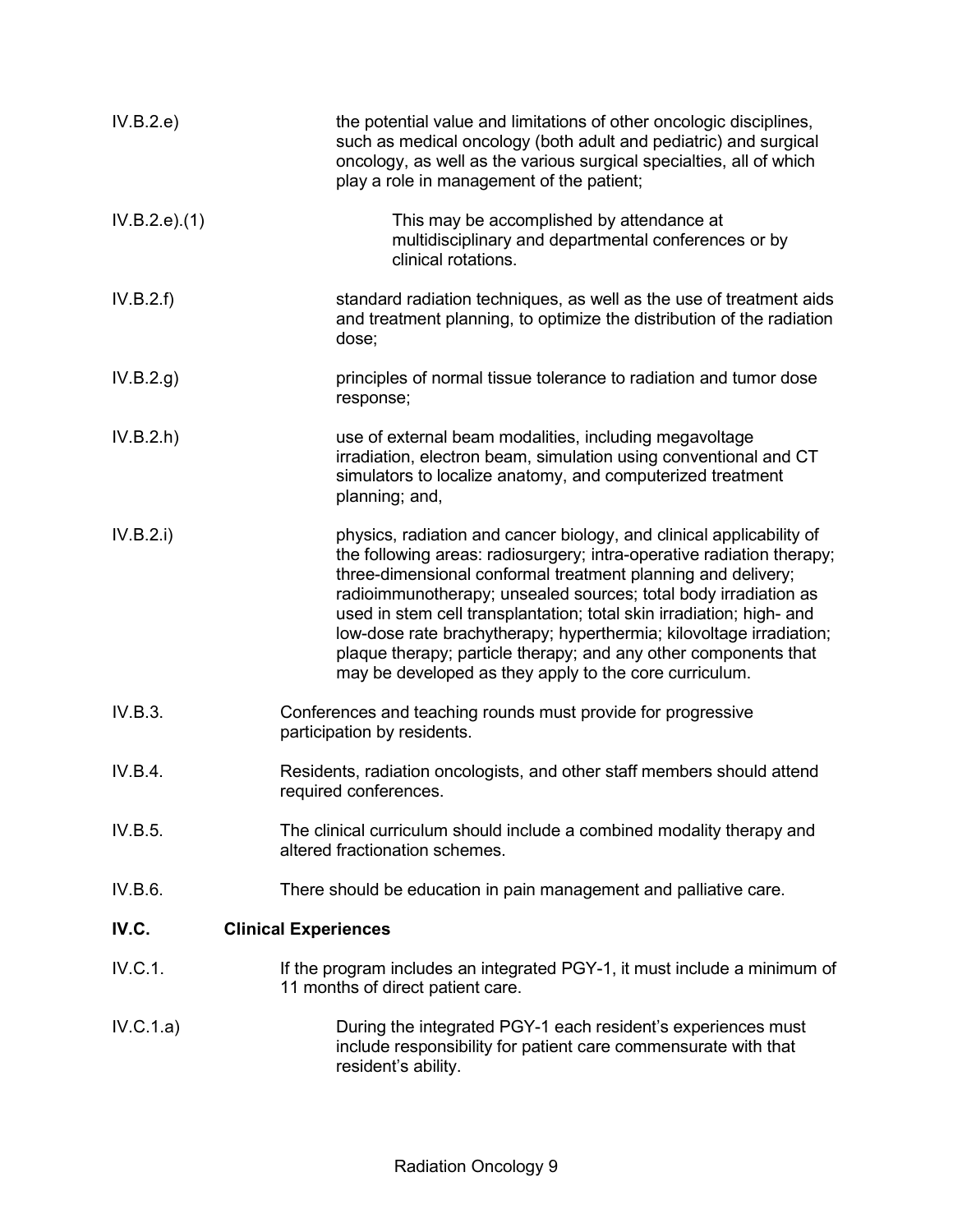| IV.C.1.a)(1) | Residents must have responsibility for decision-making<br>and direct patient care in all settings, subject to review and<br>approval by senior-level residents and/or attending<br>physicians, to include planning care and writing orders,<br>progress notes, and relevant records.                  |
|--------------|-------------------------------------------------------------------------------------------------------------------------------------------------------------------------------------------------------------------------------------------------------------------------------------------------------|
| IV.C.1.b)    | At a minimum, 28 weeks must be in rotations provided by a<br>discipline or disciplines that offer fundamental clinical skills in the<br>primary specialties, such as emergency medicine, family medicine,<br>general surgery, internal medicine, obstetrics and gynecology, or<br>pediatrics.         |
| IV.C.1.b)(1) | Subspecialty experiences, with the exception of critical care<br>unit experiences, must not be used to meet fundamental<br>clinical skills curriculum requirements.                                                                                                                                   |
| IV.C.1.b)(2) | Each experience must be at minimum a four-week<br>continuous block.                                                                                                                                                                                                                                   |
| IV.C.1.c)    | At a minimum, residents must have 140 hours of experience in<br>ambulatory care provided in family medicine or primary care<br>internal medicine, general surgery, obstetrics and gynecology, or<br>pediatrics.                                                                                       |
| IV.C.1.d)    | Residents must have a maximum of 20 weeks of elective<br>experiences.                                                                                                                                                                                                                                 |
| IV.C.1.d)(1) | Elective rotations should be determined by the educational<br>needs of the individual resident.                                                                                                                                                                                                       |
| IV.C.2.      | At least 36 months of the educational program must be spent in clinical<br>activities essential to the specialty.                                                                                                                                                                                     |
| IV.C.3.      | The program must include a minimum of a two-month rotation in medical<br>oncology, to include adult and pediatric patients.                                                                                                                                                                           |
| IV.C.3.a)    | The medical oncology requirement may be met by documented<br>attendance at regularly scheduled multidisciplinary conferences (at<br>least four hours per month during the clinical rotations).                                                                                                        |
| IV.C.4.      | The program must include a minimum of a one-month rotation in both<br>oncologic pathology and diagnostic imaging.                                                                                                                                                                                     |
| IV.C.4.a)    | The pathology and diagnostic imaging requirements may be<br>satisfied through multidisciplinary conferences if pathology and<br>imaging material for both pediatric and adult patients are shown<br>and discussed (at least one hour per month during the clinical<br>rotations for each discipline). |
| IV.C.5.      | At least nine months of education must allow for in-depth experience in<br>individually selected areas applicable to clinical radiation oncology.                                                                                                                                                     |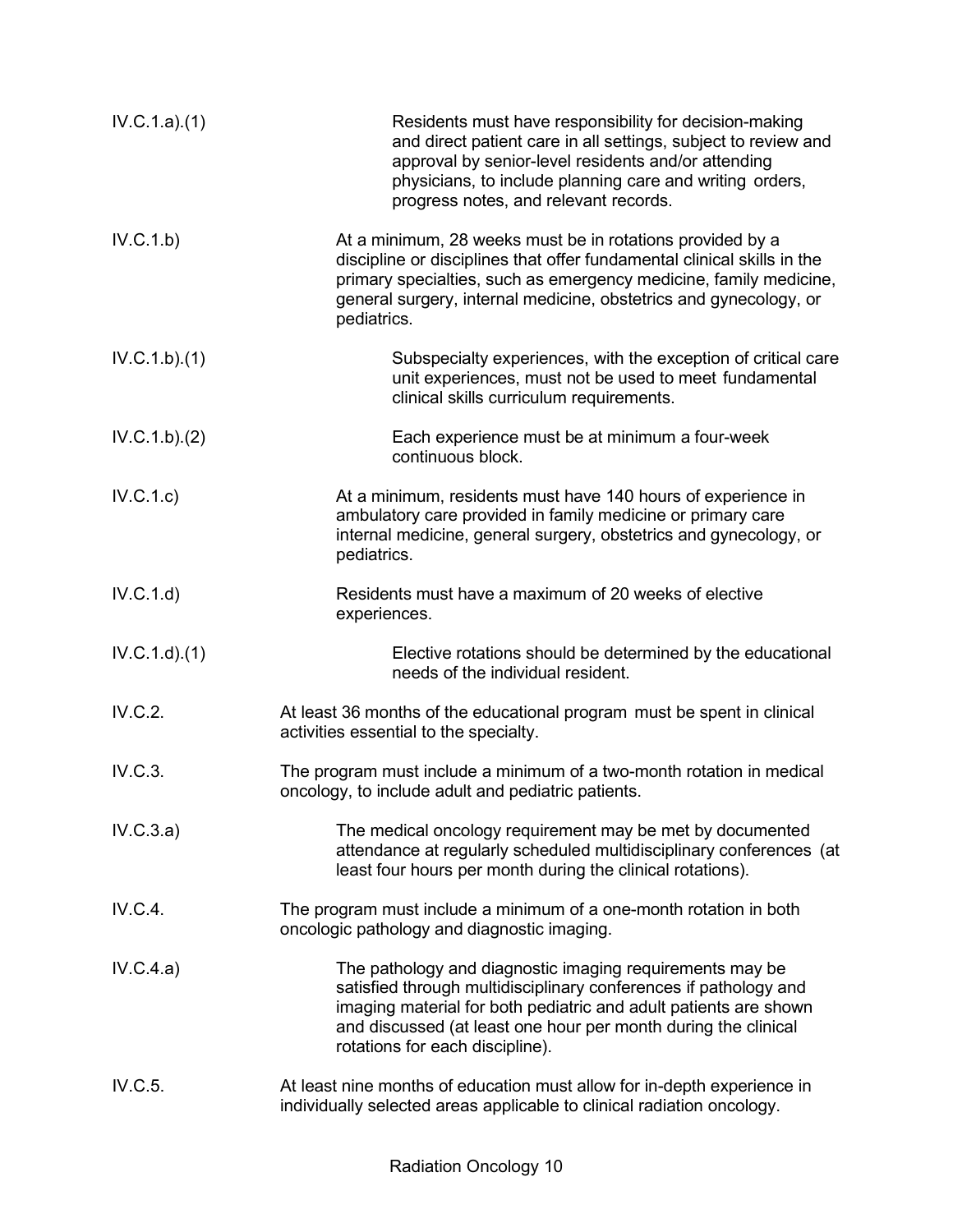| IV.C.6.        | The number of patients treated with external beam irradiation by each<br>resident should approximate 150 per year (determined by the number of<br>patients simulated) with an absolute minimum of 450 over the four years<br>of residency. |
|----------------|--------------------------------------------------------------------------------------------------------------------------------------------------------------------------------------------------------------------------------------------|
| IV.C.6.a)      | A resident should not treat more than 250 patients with external<br>beam irradiation in any one year.                                                                                                                                      |
| IV.C.6.b)      | Only cases for which the resident has primary responsibility<br>performing the simulation must be counted.                                                                                                                                 |
| IV.C.7.        | Residents must perform interstitial implants and intra-cavitary implants.                                                                                                                                                                  |
| IV.C.7.a)      | Separate applications of an implant in a given patient (such as two<br>separate intra-cavitary applications) must be counted as two<br>separate procedures.                                                                                |
| IV.C.7.b)      | Multiple fractions of a single application (such as multiple fractions<br>of an interstitial implant) must be counted only once.                                                                                                           |
| IV.C.7.b)(1)   | Only one resident may count a specific application.                                                                                                                                                                                        |
| IV.C.7.c)      | Resident involvement should include planning, review of<br>dosimetry, and hands-on participation in a significant portion of<br>implantation procedures.                                                                                   |
| IV.C.8.        | Residents must participate in the administration of procedures using<br>radioimmunotherapy, other targeted therapeutic radiopharmaceuticals, or<br>unsealed radioactive sources.                                                           |
| IV.C.9.        | Residents must treat pediatric patients, including pediatric patients who<br>have solid tumors.                                                                                                                                            |
| IV.C.10.       | Residents must follow up with irradiated patients, including pediatric<br>patients, on an inpatient or outpatient basis.                                                                                                                   |
| IV.C.11.       | Residents must participate in the treatment planning and administration of<br>stereotactic radiosurgery.                                                                                                                                   |
| IV.C.11.a)     | Stereotactic radiosurgery should be delivered by a variety of<br>available technologies using image-guided stereotactic localization<br>procedures, either intracranial or extracranial.                                                   |
| IV.C.11.b)     | As defined, radiosurgery should be administered in a single<br>fraction or extended to a maximum of five fractions.                                                                                                                        |
| IV.C.11.b).(1) | More protracted courses of stereotactic radiation should be<br>classified as external beam radiation cases.                                                                                                                                |